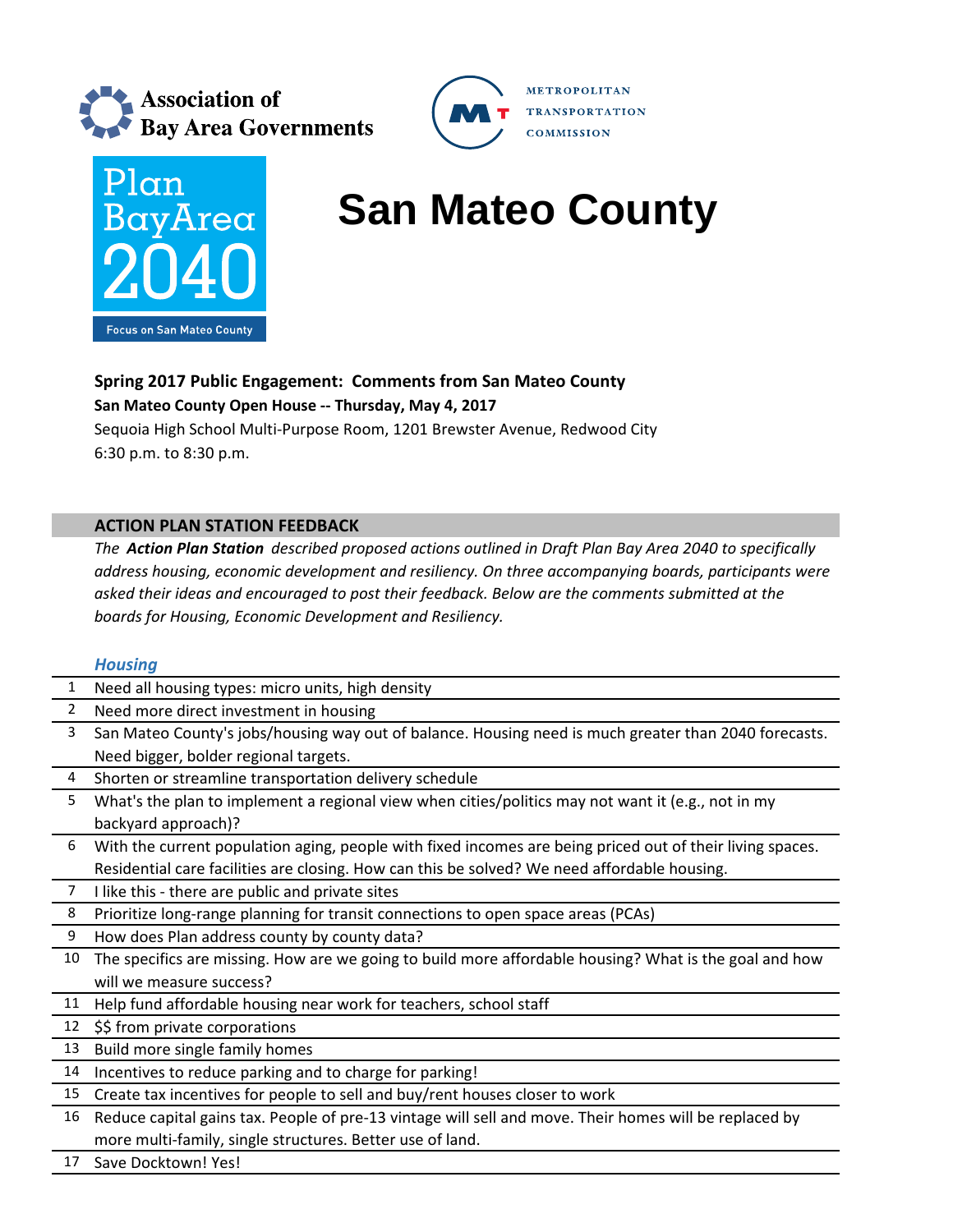|                 | San Mai                                                                                                     |
|-----------------|-------------------------------------------------------------------------------------------------------------|
| 18              | What happens to jurisdictions that do not meet their housing needs allocations?                             |
| 19              | Condition transportation funding on housing production                                                      |
| 20              | Need to reallocate water amounts in a fair way across Bay Area cities to build housing/economic             |
|                 | development                                                                                                 |
| 21              | More housing all income levels                                                                              |
| 22              | Need to make entry (level) housing profitable for developers                                                |
| 23              | Affordable housing by government is enormously expensive and very low production developers are             |
|                 | better builders                                                                                             |
|                 | 24 The future of Silicon Valley is non-driver cars, and drones not bicycles                                 |
|                 |                                                                                                             |
|                 | <b>Economic Development</b>                                                                                 |
| 25 <sub>1</sub> | Performance criteria for regional transportation investments                                                |
| 26              | Need to promote transportation access from growing PDAs/Urban Centers to open space (PCAs)                  |
| 27              | What is practical cap on Employment in San Mateo County?                                                    |
| 28              | Better bus transportation to high schools (e.g., Woodside)                                                  |
| 29              | Do we need economical growth? Why?                                                                          |
| 30              | Need more Bay Crossing public transport options (e.g., Dumbarton, BART south on the Peninsula)              |
| 31              | Need to relook at Dumbarton South Approach (Embarcadero 101N to Dumbarton) alleviate traffic on             |
|                 | Willow/University                                                                                           |
|                 | 32 Ferry transportation around the Bay and link to public transportation                                    |
| 33              | Streamline fares and create insurance policy for transportation agencies if they lose, since ridership will |
|                 | likely go up                                                                                                |
| 34              | Housing and transportation to support economic development                                                  |
| 35              | Has anything happened with/from core capacity?                                                              |
| 36              | Focus now on bold/big improvements like second BART tube                                                    |
| 37              | Add housing near job centers                                                                                |
|                 |                                                                                                             |
|                 | <b>Resiliency</b>                                                                                           |
|                 | 38 Use the Bay (ferries) to reduce dependency on surface transportation                                     |
| 39              | Bold, big ideas now are needed. San Mateo SLR Plan good start.                                              |
|                 | 40 What about emissions reduction strategies? Could you include this in your plan?                          |
|                 | 41 Incorporate green infrastructure in road projects and funding                                            |
| 42              | The Chase Bank property to the north of the old courthouse (Redwood City) should be a park. Has mature      |
|                 | trees, you couldn't create it new.                                                                          |
| 43              | In strengthening open space protections - include recreational trails to public space - continue to promote |
|                 | <b>SF Bay Trail</b>                                                                                         |
| 44              | Redistribute water where needed/wanted for development (housing, commercial, e.g., East Palo Alto not       |
|                 | Hillsborough)                                                                                               |
|                 | 45 Determine if water resources are sufficient for the proposed growth                                      |
|                 | 46 Take into account climate change when planning, especially building near the Bay                         |
| 47              | Expand Bay Area's natural infrastructure - include incentives for Transit to Trails to improve access to    |
|                 | public space.                                                                                               |
|                 | 48 Cut taxes for stronger families                                                                          |
| 49              | Could you include some options for (or plans in the future) sea level rise adaptation strategies for        |
|                 | mitigation? (i.e., seawall, flood proofing, horizontal levees, etc.)                                        |
|                 | 50 Floating home communities like Docktown!                                                                 |
| 51              | Mono-rail on El Camino that hooks to all public transport                                                   |
|                 |                                                                                                             |
|                 |                                                                                                             |
|                 |                                                                                                             |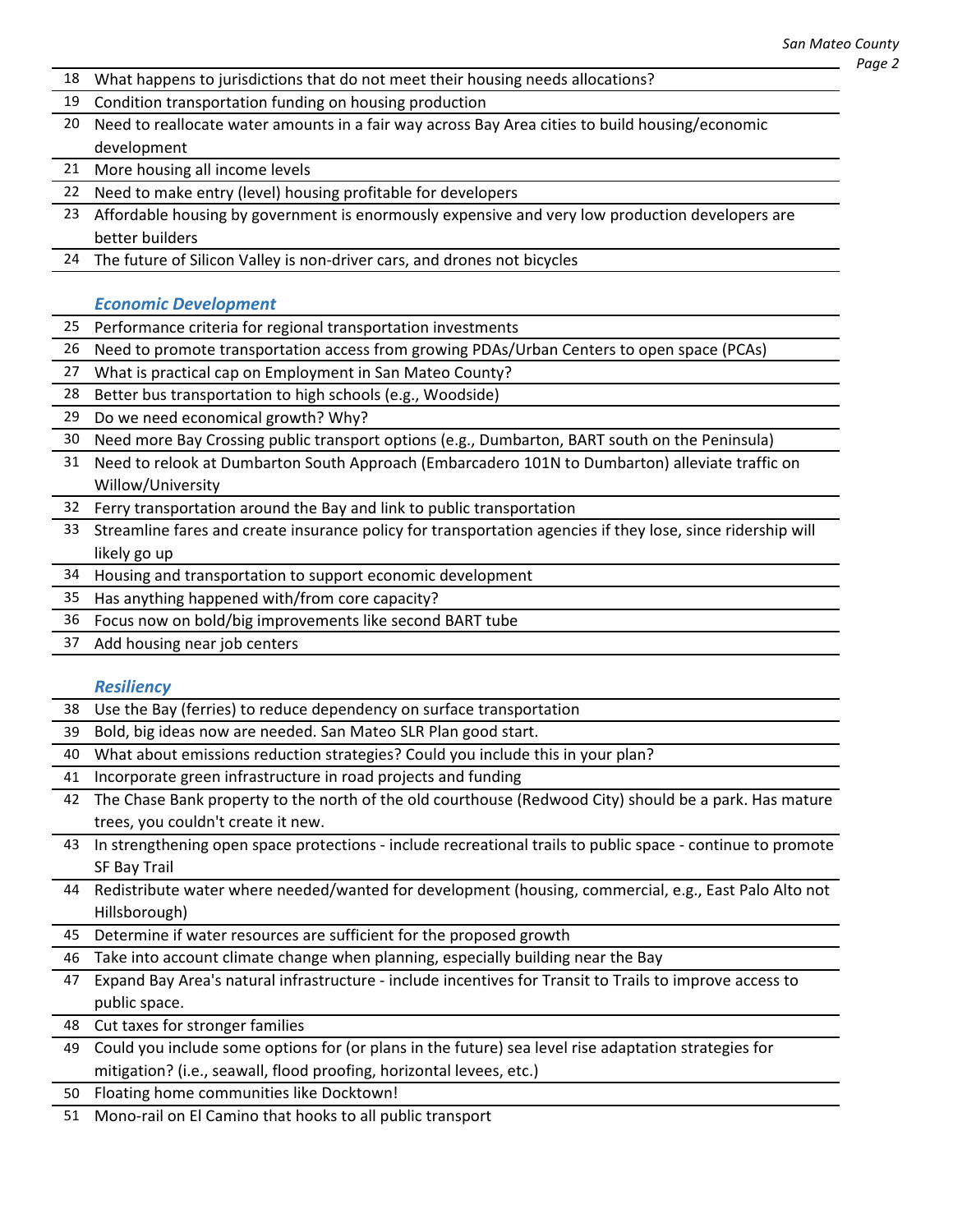#### **ACTIVITY STATION FEEDBACK**

*The Activity Station offered participants seven prompts to share additional ideas for how to address housing, economic development and resiliency. Below are the comments received at the San Mateo County open house.*

*The best way to create more housing in the Bay Area is…*

- 1 Redistribute water allocation in a fair manner across Bay Area cities that really need/want it, e.g. East Palo Alto.
- 2 Build higher density, transit oriented housing -- higher density near public transportation, downtowns, jobs. Redwood City if great example!
- To speed up the approval process for smart infill development.

4 To have a PLAN!!

- 5 Allow more area single family homes.
- 6 In San Mateo County, need to build *more density* . Start with affordable available sites, share info, partner. Big shortage of homes means build more. Need money.
- 7 Transit‐oriented development.

8 Add housing near job centers and create neighborhoods.

9 Condition local funding on housing production, not just zoning.

*To keep the region's economy growing, we should…*

- 10 Invest in public higher education (grow our own local job base).
- 11 Think long-term -- 2085? Think hard about real restrictions and caps in place. Serve the service worker.
- 12 In Redwood City -- turn lower Broadway from Wells Fargo to Woodside Road into pedestrian/Santana Row development.
- 13 Create more middle‐wage jobs; and develop a regional economic development STRATEGY.
- 14 Do we really need *more* offices? Why?

*To prevent displacement, I recommend…*

- 15 Talk to one another. Help each other. Build funds to acquire apartment buildings and offer at affordable rates. Micro units.
- 16 Building more housing near transportation. \*More Density \* New construction materials \*Walkable neighborhoods.

*We can create a more resilient Bay Area by…*

17 Not over-building work/office space before we 'get a handle' on providing adequate housing!

- 18 Creating a park on the Chase Bank property north of the Old Courthouse. The mature trees are stunning and in the center of downtown. If funds are ever available for such a project, please consider it.
- 19 Focus on the Bay and sea‐level rise. Long‐term transportation and land use solutions are needed to adapt. Start now.

20 Cutting taxes.

21 Helping teachers, school staff, healthcare professionals (nurses, doctors), police and fire, and others *live* near where they work. Need funding/more housing in some communities to make this happen.

*We need a transportation system that…*

- 22 Has adequate capacity; a predictable schedule; runs frequently; does not disrupt existing downtowns on the Peninsula (i.e. Underground it!).
- 23 Is a realistic alternative to private autos: convenient and frequent.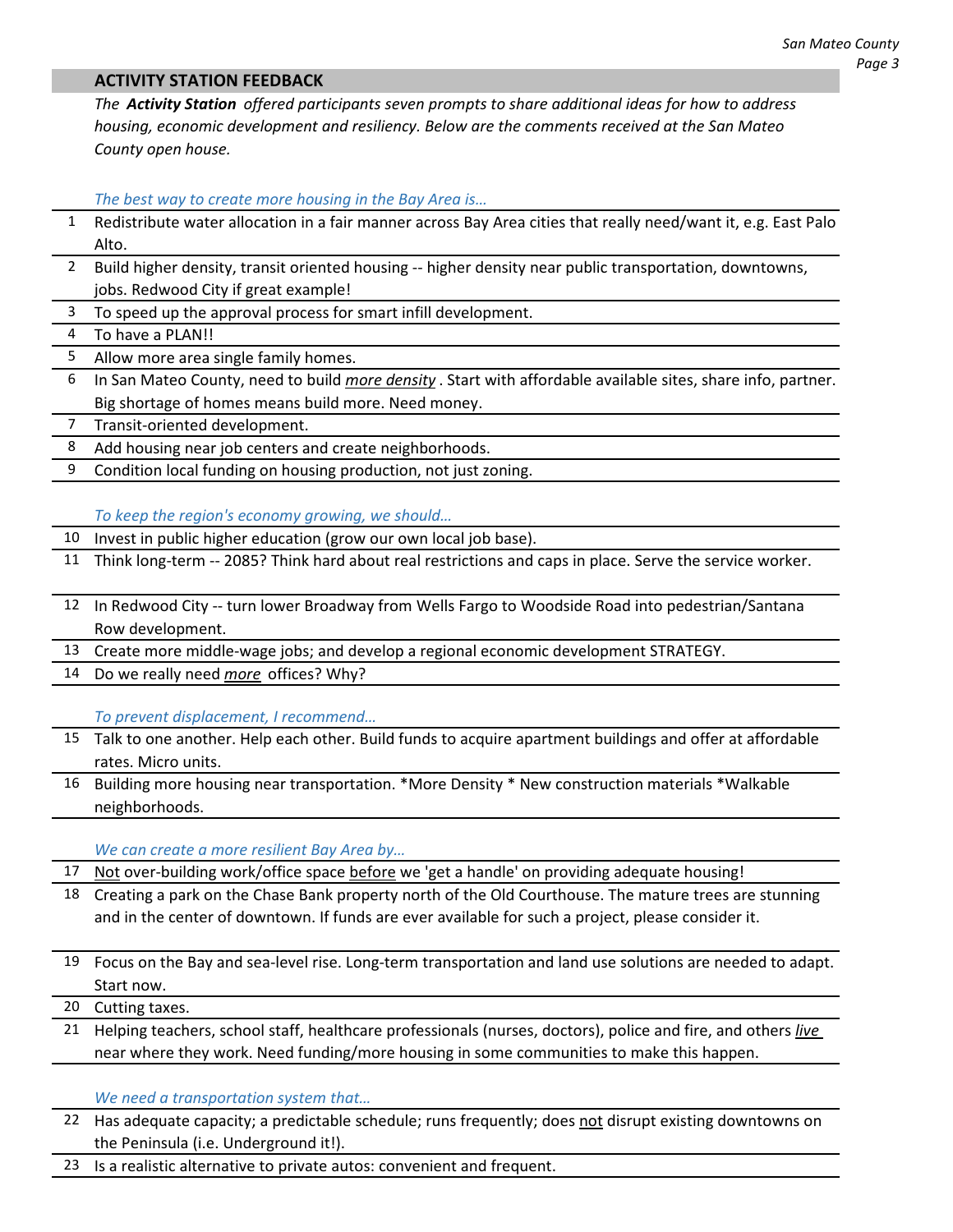- 24 reduces congestion and pollution!
- 25 Is regional in its approach and implementation, i.e., not 20+ agencies but one (BART, buses, Caltrain, etc.). Make it more efficient and build it for the XXI century.
- 26 Provides seamless access around the Bay -- coordinated fares and schedules.
- 27 Allows for more roads and more lanes --- NO Lexus <pay> lanes.

#### 28 Allows me to not need a car.

- 29 Runs often. Gets people out of the car. This is not a transportation engineering problem. It's a social engineering problem.
- 30 Has SAFE bicycle/ped pathways all around town/area (like Amsterdam and Copenhagen).
- 31 Provides affordable access to parks, trails and open space areas (i.e., PCAs) for families and individuals of all abilities (transit to trails).
- 32 Is bigger and bolder than what we have now…that emphasizes local last mile connections…that uses the Bay (ferries)….that is responsive to sea level rise.

#### *With the Action Plan in mind, I commit to…*

33 Provide specific comments on Plan. Continue my advocacy for housing affordability as a member of board of Housing Leadership Council of San Mateo County.

#### **FEEDBACK VIA WRITTEN COMMENT FORMS**

*Some participants submitted additional comments via a comment form available at the open houses. Below are comments received at the San Mateo County Open House.* 

- 1 **Transportation:** The plan seems to focus on a large number of isolated solutions. These are tools in the kit. At least as much funding of effort must be dedicated to getting people out of cars: simple and affordable interoperability of public transit; integration of resources like Uber and Lyft to extend public transit to cover the last mile; aggressive implementation of marketing of reliable, flexible, real-time ridesharing solutions; strong dedication to very near-term piloting and rollout of autonomous vehicles as the basis of a universal transit system that will end the era of private automobile ownership and the internal combustion engine. This will make many of the projects in the plan irrelevant.
- 2 **Housing:** In central San Mateo County, the desire to retain a quite, rural feel can be achieved west of El Camino Real by building a huge amount along the El Camino/Caltrain/101 transit corridor. One great candidate extends from northern Redwood City through San Carlos and Belmont, into San Mateo. Build pedestrian and transit‐oriented ground level retail, a couple of stories of commercial and a couple of levels of housing.
- 3 **Housing:** Substantial affordable housing must be included in all new construction, either as a percentage of the housing allotment or as a fee that enable each to intersperse affordable housing with their own fee‐funded construction. These new planned communities must include parks, schools, and all other appropriate public services and amenities proportional to population. This development must be planned and implemented to enable the majority of residents to walk, bike or take transit to work, school and most regular activities. Must be accompanied by robust transit growth.
- 4 **Transit:** Fund SamTrans adequately to expand services dramatically. Far more routes (and dynamic scheduling) reaching the last mile to connect where people live, where thy work/shop/etc., and the main transit arteries. Make it be the obvious choice to take transit, rather than pulling your car out of the garage: cheaper, faster, safer, more convenient, more productive and enjoyable use of time.
- 5 **Workforce development:** Create regional industry advisory boards (tech, biotech, hospitality, healthcare, etc.) to work with the education community (college, high school, K-8): Build modern, accurate, state of the art curriculum; help provide best resources; connect mentors; share facilities with students; implement internships. Public education is the great farm system that the Bay Area's industries need -- nurture and develop it!